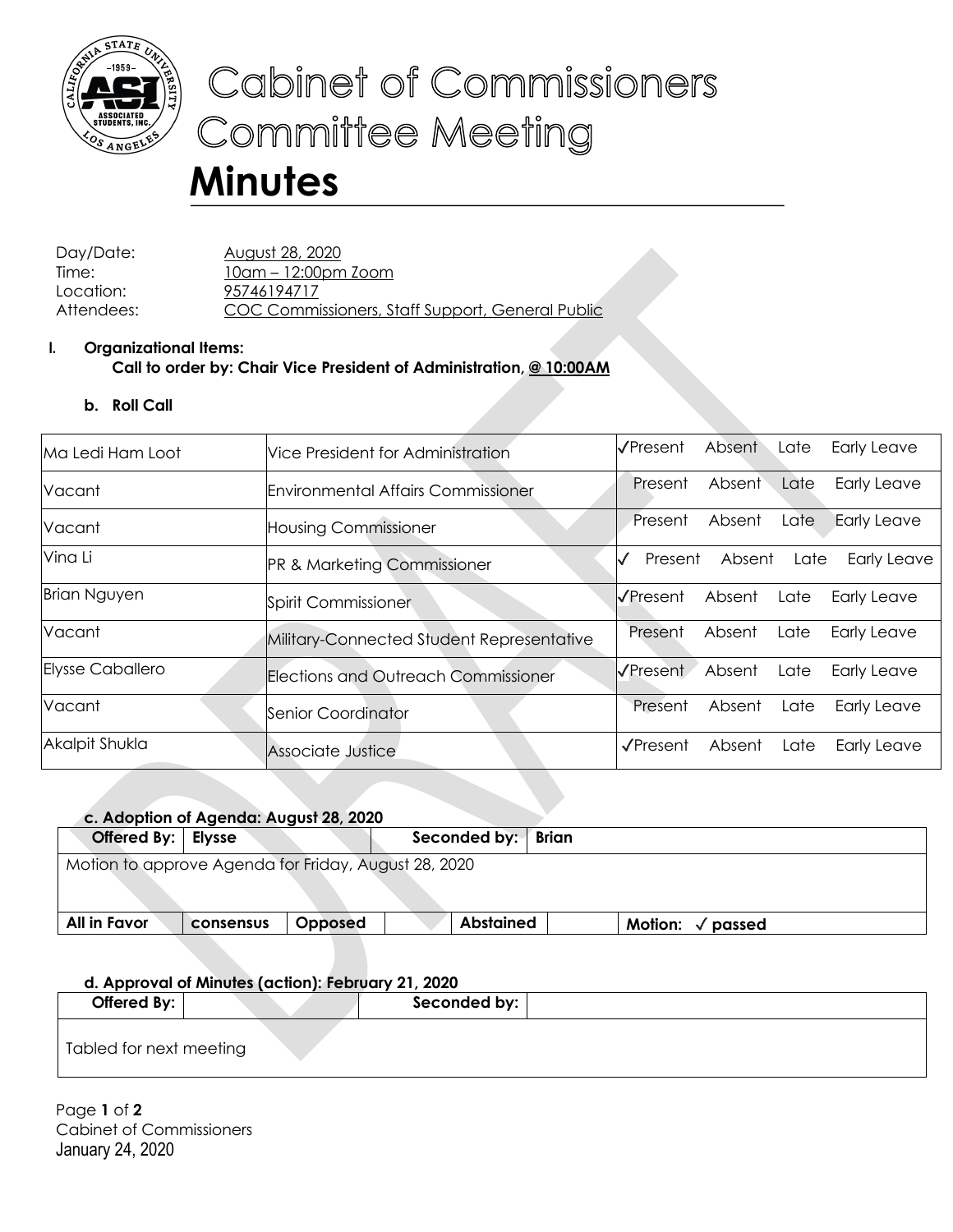| All<br>ravor | aineo<br>. . | Motion: |  |
|--------------|--------------|---------|--|

#### **II. Public Forum**

This time is allotted to members of the public to address the board regarding items not included on the meeting agenda. Speaker cards are available for those wanting to speak on agenda items as listed below. Those comments will be heard as the item is introduced.

#### **III. Information Items**

#### **a) Housing and Residence Life Representative**

a. Ledi informed the committee regarding the appointment of Taylor Henrikson as Housing and Residence Life Representative.

#### **b) Military-connected Representative**

a. Ledi informed the committee regarding the resignation of Javier Alfaro as Military-Connected Representative. She informed the committee that she is working with the Veterans Resource Center in looking for the new representative.

#### **c) Environmental Affairs Commisioner**

- a. Ledi informed the committee regarding the appointment of Hannah the Environmental Affairs Commissioner.
- b. Hanna introduced herself and told the committee that she was part of EPC last year.

#### **IV. Action Items**

#### **a. Nominate and Appoint a Vice Chair- The committee will nominate and appoint a Vice Chair for the committee**

- i. Ledi explained the duties and responsibilities of the Vice Chair. She also showed the members how to transcribe the minutes.
- ii. Elysse volunteered to be Vice Chair for COC.

| Offered By: |            |         | Seconded by:     |                |  |
|-------------|------------|---------|------------------|----------------|--|
|             |            |         |                  |                |  |
| In Favor    | <b>ALL</b> | Opposed | <b>Abstained</b> | <b>Motion:</b> |  |

**b. Policy 017- The Committee will make edits to change the following words in the policy**

**i. Article II Section 6-D S/B Elections and Outreach Commissioner**

- 1. The committee changed the word "orientation" to "outreach"
	- Akalpit: "Is it the same as the one posted online?"
	- Ledi: "No, the one I have is the word document because we have to track the changes and submit it to bylaws for approval."

#### **ii. Article II Section 6-F S/B Military Connected Representative**

1. The committee changed " Veterans Affairs Representative" to "Military- Connected Representative." Ledi: "Dena, I know that the changes are specified according sections but as we go down the document there are words that needs to be changes. Can we do that?"

Dena: "Yes." Ledi made all the changes on the policies.

Dena suggested that the committee should read the duties and responsibilities for the Environmental Affairs Commissioner since she was newly appointed and didn't go to the training.

Ledi read and explained the Environmental Affairs Commissioner's duties and responsibilities.She also mentioned that Hannah should start looking for EPC members as soon as possible.

Dena: "The schedule for EPC meeting was moved to Wednesday, but once you have the committee members and if Wednesday doesn't work for you. You can reschedule the meeting days but once set, you have to stick to it."

#### **V. Discussion Items**

#### **a. International Students Representative-**

i. Ledi talked about the recent ICE mandate regarding international students and the need to have a representative for ASI. She also mentioned that other CSUs have an international student representative.

Page **2** of **2** Cabinet of Commissioners August 28, 2020